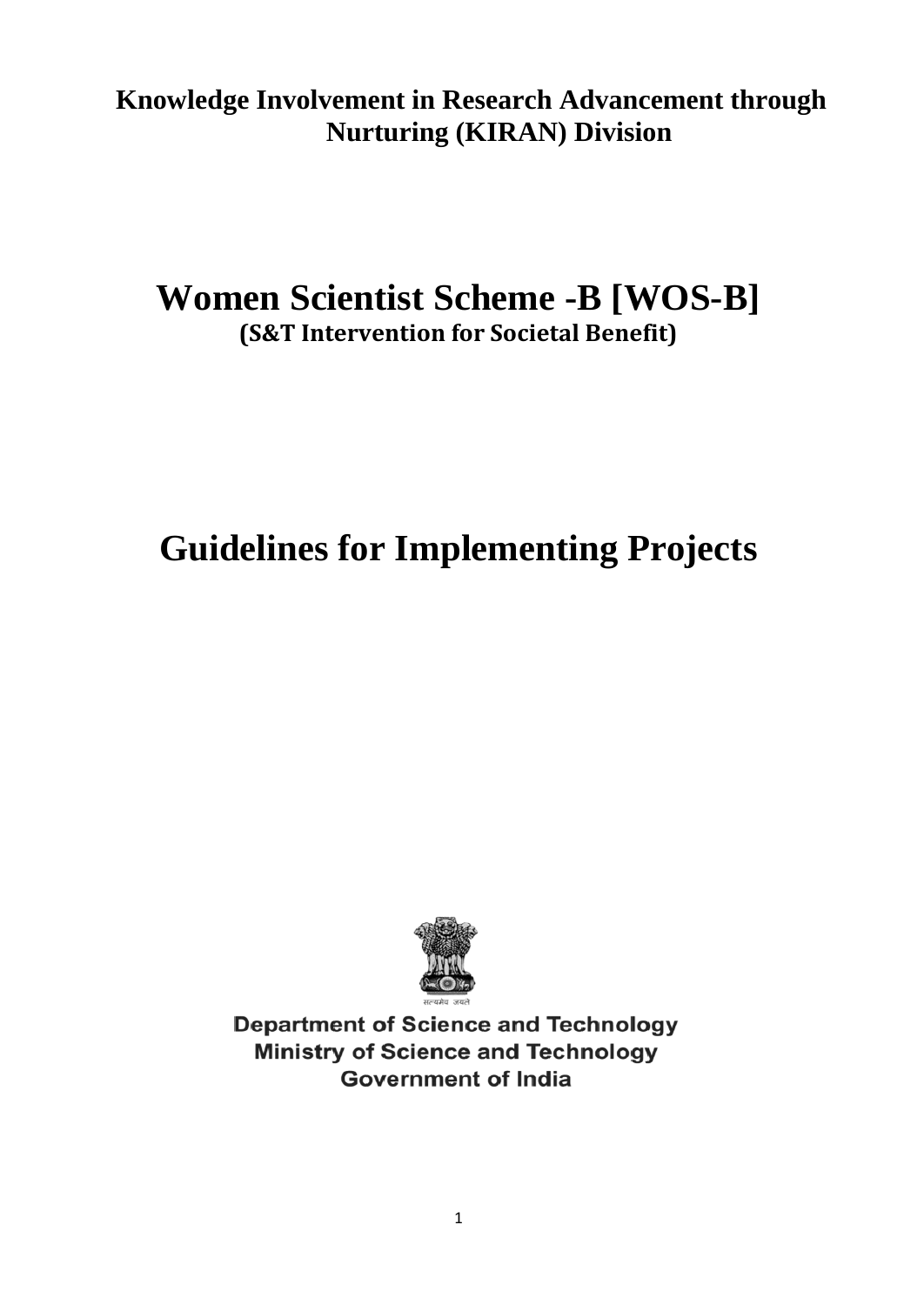This document provides Women Scientist Scheme-B(WOS-B) guidelines for implementation of project proposals under the KIRAN division of the Department of science and Technology (DST).

These are general guidelines for an ideal situation. In addition, the implementing agency may follow its own rules and regulations, wherever necessary for smooth and timely implementation of project.

#### **The Department of Science and Technology (DST) reserves the right to review and modify these guidelines as and when required.**

For any further clarification or further details, please contact:

#### **Namita Gupta**

Adviser/Scientist-'G' KIRAN Division Department of Science and Technology MINISTRY OF SCIENCE AND TECHNOLOGY Technology Bhavan, New Mehrauli Road New Delhi -110016.

> **Telephone: 011-26590371 011-26961579 Email: [wosb-dst@gov.in](mailto:wosb-dst@gov.in)**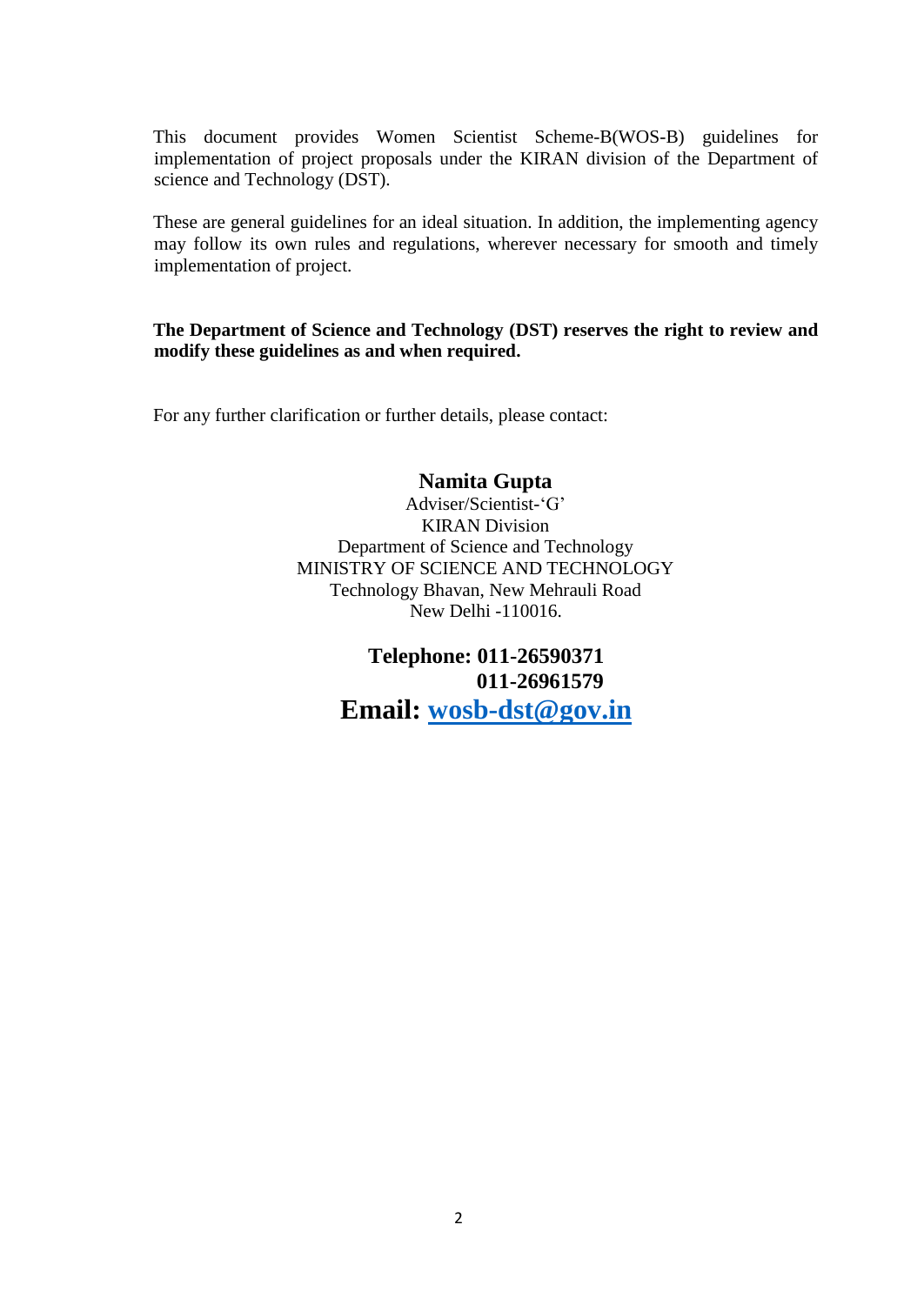# **General Terms and Conditions**

- Project proposals should be in conformity with the scope of Women Scientist Scheme-B (WOS-B).
- Applicant will apply as Principal Investigator.
- Proposal has to be submitted online in prescribed format by the last date of submission as given in the advertisement.
- WOS-B component does not provide funds for infrastructure and high-end equipment etc.
- Subject Expert Committee (SEC) will review progress of project.
- Host institution where the project will be implemented assumes administrative responsibilities of project.
- DST reserves the right to terminate the project at any stage if it is convinced that the appropriate progress is not being made in project.
- Project will become operative with effect from the date on which the first grant is released to the implementing institute. The Implementing Institute as well as Principal Investigator will intimate this date to the DST. It will, in no case, later than one month after the receipt of the grant by the Institute.
- The institute shall submit to DST the necessary expenditure statement, Audited Statement of Accounts, Utilization Certificate in respect of the funds released in connection with the implementation of the project. The PI shall furnish a six monthly progress report to DST indicating the achievements/progress as well as the problems faced if any.
- The funds will be released in the name of the implementing institute only.
- In case of arbitration, Secretary DST would be empowered to take suitable decision.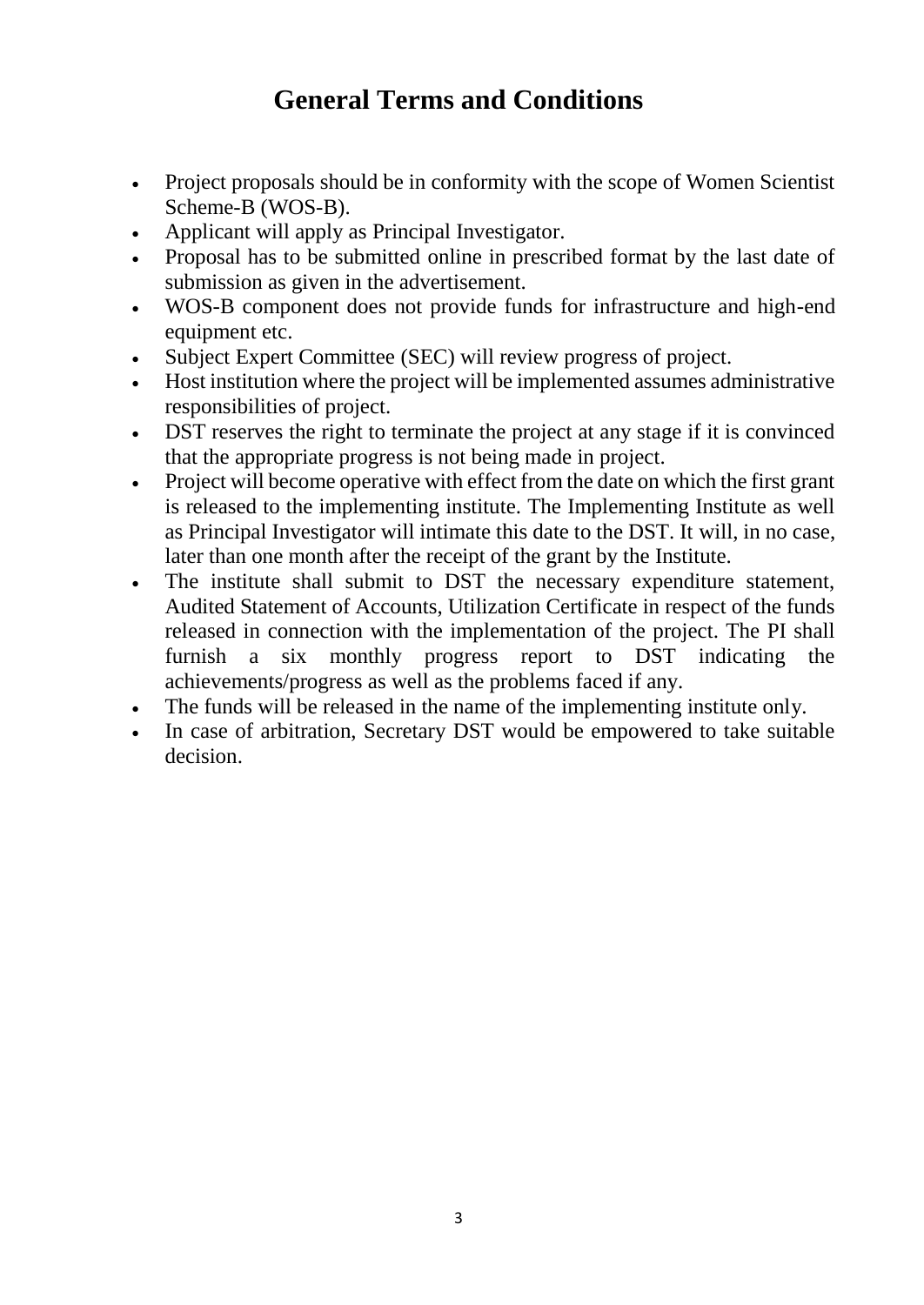# **GENERAL GUIDELINES AND INSTRUCTIONS**

### **1. Date of Commencement of Project & its Duration:**

Duration of project is normally of 3 years or as specified in the first sanction order.

### **2**. **Principal Investigator & Scientist Mentor:**

- i) The principal investigator (PI) will be primarily responsible for the implementation of project. The project team consists of the PI and the scientist mentor as per the sanction order. It is necessary to ensure that the project is carried out by the project team in a cohesive manner.
- ii) Women scientist and project staff, if any, appointed under the project, are to be treated as temporary employees and will be governed by the Administrative rules/ service conditions of the implementing institute. No reference on these issues shall be made to this Department. **The Department shall have no liability, whatsoever, for the project staff after completion of the project duration.**
- iii) The first sanction order specifies the number of personnel if any other than PI.
- iv) PI has to report to the duty to the Scientist Mentor.
- v) PI has to report to the duty as per duty hours of host institute.
- vi) Apart from the project related activities, PI may also carry out academic duties as assigned by the host institute subject to smooth and timely implementation of project.
- vii) PI will maintain logbooks/register for all chemicals, glassware, equipments and travel details.
- viii) Every progress report has to be certified by the project mentor.
- ix) The Fellowship is a scientist- specific and non-transferrable.
- x) The fellowship will be paid to the scientist on annual basis through implementing institute.
- xi) Apart from the consolidated Fellowship amount, no other allowances such as HRA, PF, and LTA etc. will be permissible. No liability on any of these lies with the DST.
- xii) The fellowship amount is taxable.

# **3. The Implementing Institution:**

- i) Implementing institute will maintain the attendance register of PI. This information will be made available to DST as and when required.
- ii) In case, the PI is shifting to another institution on new appointment, the project could be transferred to that institution with the mutual consent of both the institutions and of DST. Such requests for transfer of the project should be sent well in advance and should be accompanied with 'No Objection' certificate from the new host institution.
- iii) In case, the PI leaves the project due to unforeseen circumstances, the host institute has to return the unspent balance along with the Utilization Certificate (UC)& Statement of Expenditure (SE) and details of equipment procured under the project.
- iv) PI as well as the implementing institution has the responsibility of informing DST about any change in the status of PI/Scientist Mentor including relieving them on short-term deputation for a continuous period of 3 months or more.

# **4. Sanction Order:**

i) Once project is technically and financially approved, a formal sanction order will be issued by the DST. Total cost of the project is finalized based on the latest quotation(s) approved under the project and other relevant documents related to consumables etc. submitted by the investigator. First sanction order provides detailed breakup of funds allocated under non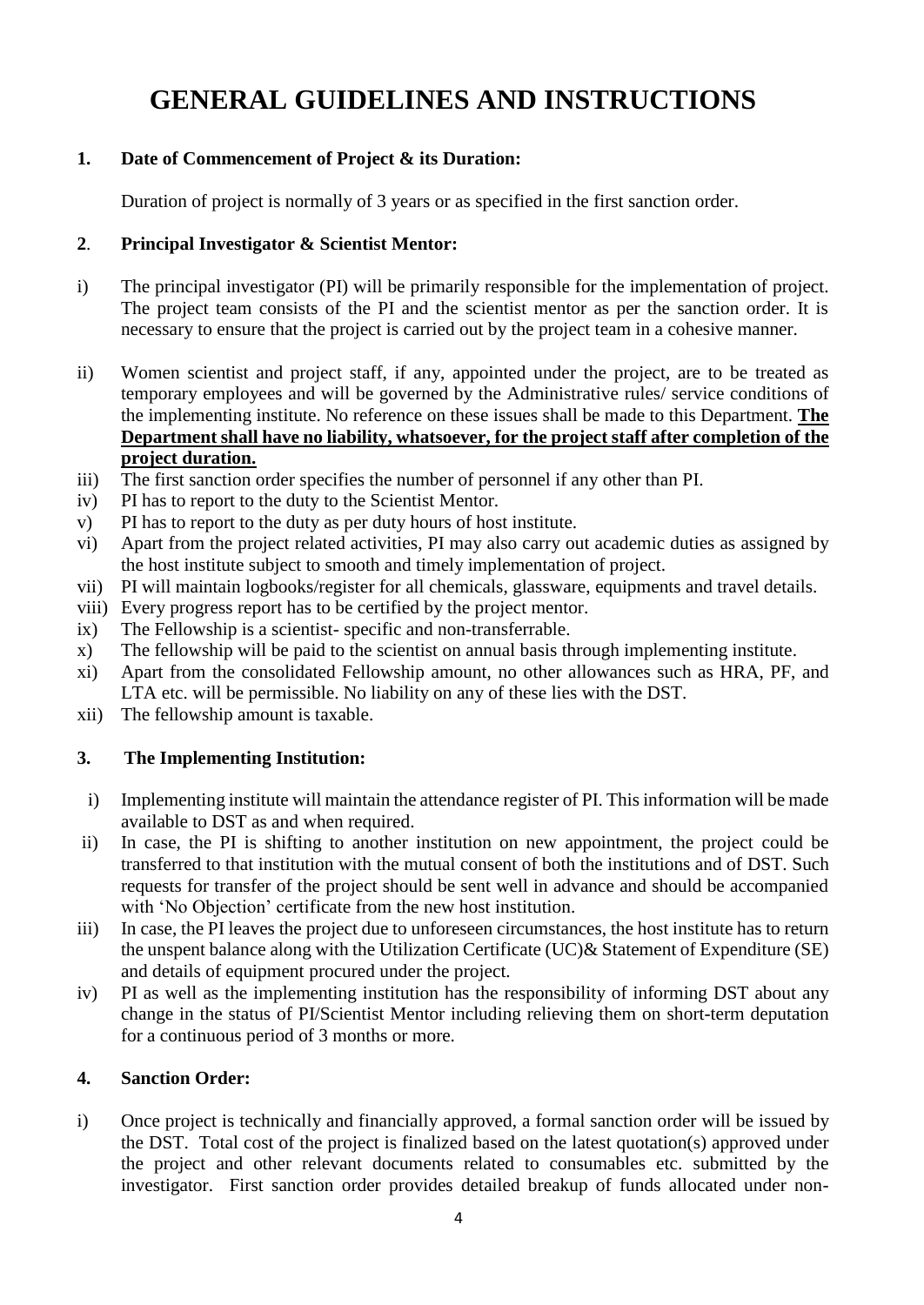recurring grant like equipment and recurring grant heads like Fellowship, Consumables, Travel, Contingencies and Overheads.

- ii) **Any correspondence with the DST regarding the project should invariably quote the Sanction Order No. and Sanction Date and should be addressed to the concerned official by name.**
- iii) Subsequent to the sanction order, grant under General (G) and capital (C) will be released separately through RTGS mode to the host institute.

#### **5. Release of Grant as Annual Installment and Financial Management:**

- i) Grant for the project will be released based on annual requirements taking into consideration technical progress and expenditure incurred in the project. First sanction order indicates the budgetary allocation for the entire duration of project under various budget heads such as Manpower, Consumables, Travel, Contingencies, and Equipment etc. In addition to these heads, in specific cases for which an allocation is made will be indicated in the sanction order under Other Costs head e.g. Testing charges, Computational costs, RSIC charges, training workshop etc.
- ii) First installment of grant will be released along with the first sanction order. It consists of recurring grant including 'overheads' for the first year of project and the entire grant for the 'Equipment'
- iii) Diversion of funds for non-recurring head i.e. Equipment to recurring head like Manpower, Consumables etc. is normally **not** permitted. However, reallocation/re-appropriation of grants under other different heads necessarily requires prior approval of DST.
- iv) The Equipment sanctioned on the project should be procured at the earliest to avoid any costs escalation. PI and the Implementing Institute should complete all formalities in advance for placing the order.
- v) The subsequent installment(s) of grant will be released annually on the basis of expenditure incurred in the previous financial year and expected expenditure in the next year.
- vi) **Any request for release of the next installment should be accompanied by the following documents:**
- a) Utilization Certificate (UC) and Statement of Expenditure (SE) for the previous financial year in original. If sent earlier, its copy may be sent to DST
- b) In case, the grant is required in the mid-financial year, up-to-date(expenditure since April 1 of present financial year till the end of previous month) authenticated Statement of Expenditure including committed Expenditure is to be sent to DST along with request letter for grant.
- c) Technical annual progress Report, if not sent earlier.
- vii) Formal approval of the Department must be taken to carry forward the un-utilized grant from the previous financial year to the present financial year. This request is to be made while sending the authenticated Statement of Expenditure and Utilization Certificate of that financial year.
- viii) Utilization Certificate is to be submitted to DST on financial year wise basis. It is to be submitted within a period of 3 months from the closing of financial year (31<sup>st</sup>March) of that year.
- ix) The implementing institution will maintain separate audited accounts for this project. The grant is to be kept in a **savings bank account earning interest**, and the interest earned has to be reported to DST and also to be reflected in the Statement of Expenditure. The interest earned in the project is to be deposited in the Consolidated Fund of India [\(www.bharatkhosh.gov.in\)](http://www.bharatkhosh.gov.in/)
- x) The institute will not entrust the implementation of the work for which the grant is being sanctioned to another institution nor will it divert the grant to other institute as assistance. In case the institute is not able to implement the project, it should refund to this department the entire grant or the balance grant at the earliest.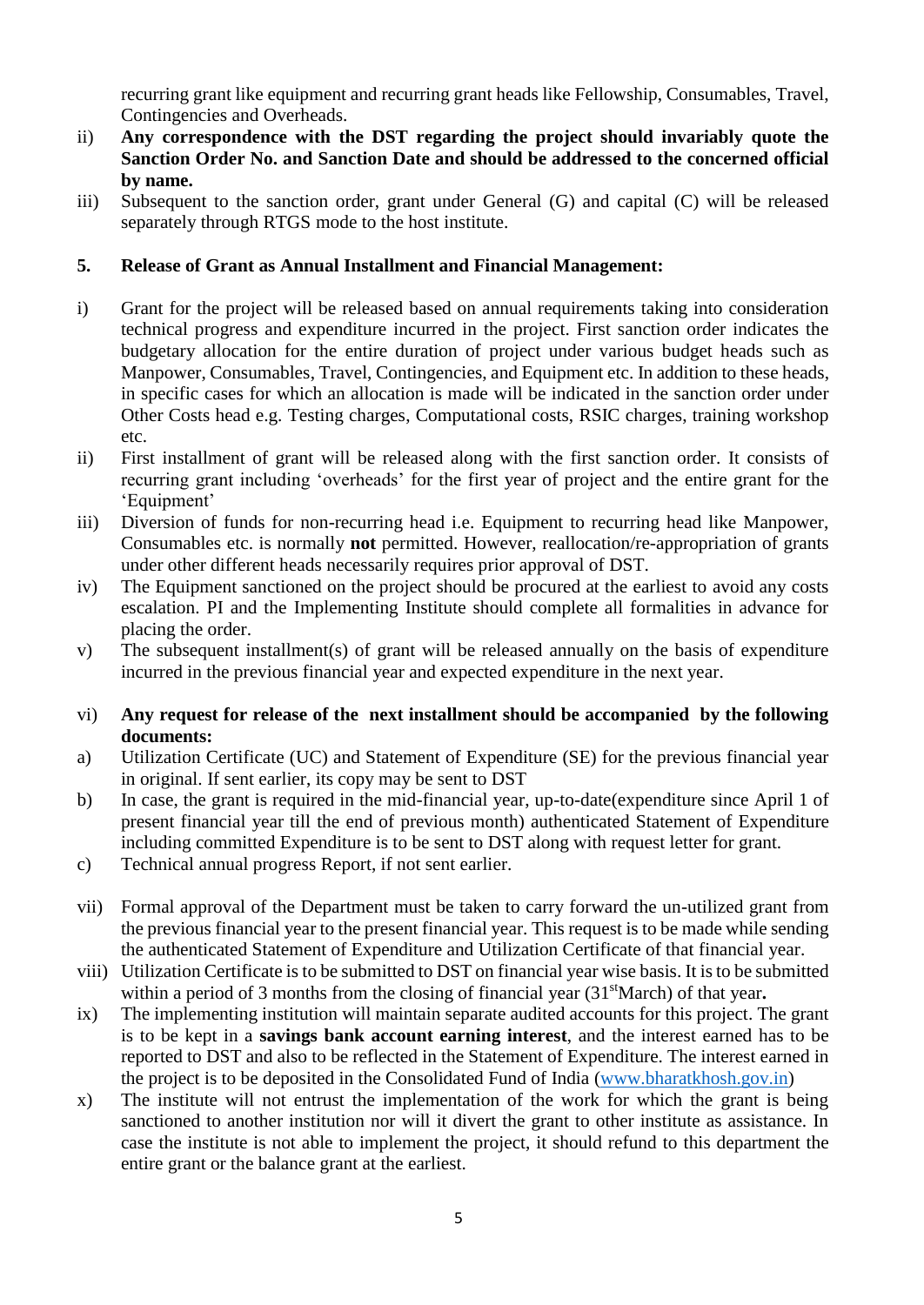- xi) For equipments acquired solely from the project grants (Capital), the Institute shall maintain an audited account in the form of register in the prescribed format. The Institute is required to send to this Department a list of equipments acquired from the grant.
- xii) The grant shall not be utilized for construction of any building or acquiring vehicles etc.
- xiii) All the capital assets acquired from the grant will be property of Government of India and will not be disposed of. The Government of India has the discretion to gift these assets to another Institute if it is considered appropriate and justified. After completion/termination of the project, the Government of India will be free to sell or otherwise dispose of these assets. The institute shall render to the Government necessary facilities for arranging the sale/gifting of these assets.
- xiv) This Department reserves the right to terminate the project at any stage if it is convinced that the grant has not been properly utilized or appropriate progress is not being made.
- xv) The comptroller & Auditor General of India, at his discretion, shall have the right of access to the books and accounts of the Institute maintained in respect of the grant received for the project from the Government of India.

### **6. Progress Evaluation and Monitoring:**

- i) PI through the implementing Institute will furnish to this Department two copies of the Annual Technical Progress report of the work carried on the project on an annual basis. In addition, this Department may designate Scientist/ Specialist or an Expert panel to visit the Institute periodically to review the progress of the work being carried out and to suggest suitable measures to ensure realization of the objectives of the project. The implementing Institute will provide all facilities to the visiting scientist/ specialist or the Expert panel by way of accommodation etc. at the time of their visit.
- ii) DST organizes Group Monitoring Workshops/review meetings wherein the PIsare invited to present the technical progress of their project. The investigators will attend these workshops since it provides an opportunity to review their progress based on which any midterm requests by the PIs for additional grants/ extension in duration etc. are considered by the Department. Subsequent releases of grant would be based on the reviewing and monitoring committees' recommendations.
- iii) On completion of the project, PI through the Institute should send the following documents to this Department to enable DST for final settlement of accounts.
- a) Three copies of the project Completion Report (PCR) in the prescribed format;
- b) Consolidated audited Statement of Expenditure and Utilization Certificates;
- c) List of assets/ equipments acquired in the project in the prescribed format; and
- d) DD/ cheque for any un-spent balance with the Institute. The un-spent balance has to be sent through a Crossed Cheque/ Demand Draft drawn in favour of **'Drawing & Disbursing Officer, DST.**

#### **7. Leave:**

- i) Having accepted the responsibility for the implementation of the project, the PI should be committed to implement the project throughout its duration and should have no plans to go on long leave.
- ii) During the Fellowship duration, the candidate should not be away from the project for a period of more than 15 days in continuation and 30 days in total duration without prior consent of DST.
- iii) All kinds of leaves e.g. casual leave, maternity leave etc. will be entertained as per rules of implementing institutions.
- iv) **The project stands terminated in the absence of PI for a continuous period of 3 months without intimation to this department.**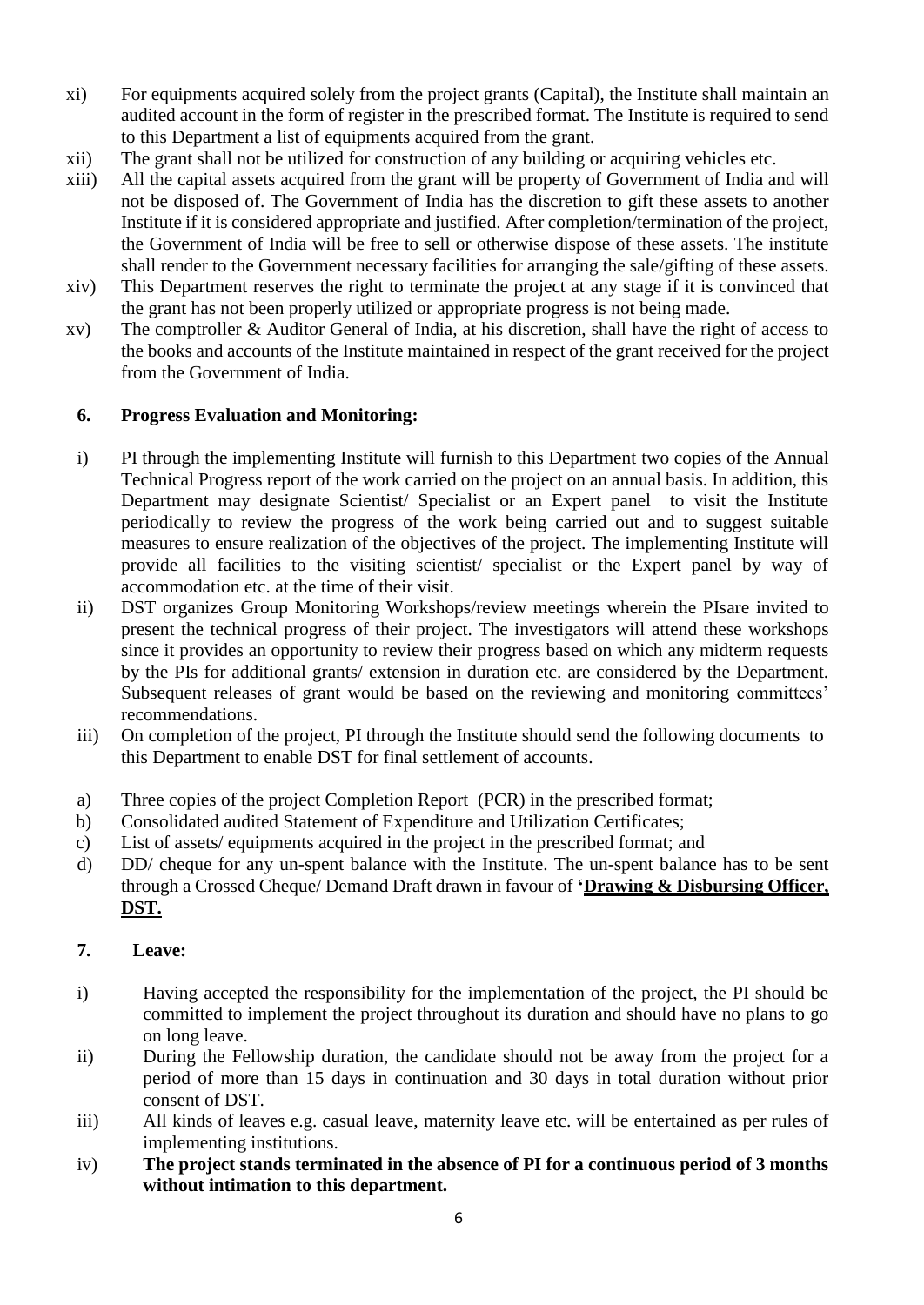v) Participation in any scientific event in India or abroad will be treated as on duty.

## **8. Guidelines for Publication of Results and Safeguard of Intellectual Property Rights:**

- i) Investigators wishing to publish technical/ scientific papers based on the research work done under the project should acknowledge the assistance received from the DST.
- ii) PI should not enter into collaboration with a foreign party (individual/industry) without prior approval of DST.
- iii) PI should publish research papers emerging out of the project work in peer-reviewed journals having impact factor.
- iv) If the results of research are to be legally protected, the results should not be published without action being taken to secure legal protection for the research results.

#### v) **In the emerging scenario at the National and International level, the Intellectual Property Rights (IPR) has assumed greater significance. Following are the instructions which the PI and the implementing Institutions must follow in regard to IPR:**

- a) Institutions are required to seek protection of Intellectual Property Rights to the results of research on R&D projects. IPR include patents, registered designs, trademarks, copyrights, plant variety and lay out designs of integrated circuits (IC).
- b) IPR generated by publicly funded R&D institutions/ academic institutions, through projects funded by the Government Departments, be owned by the institutions and they will be required to file patent applications at their cost.
- c) Institutions can also approach the Patent Facilitating Cell (PFC) set up by this Department to assist them for patent search, filling and maintaining of patent application(s) in India and abroad. These institutions will be free to retain exclusively the benefits and earnings arising out of these IPR.
- d) If the institute at its own cost takes the patent, it is free to transfer the innovation to industry for commercialization, after concluding an agreement, as per its laid down procedures. However, details of the agreement, amounts received annual sales turnover of the product shall be intimated periodically to this Department.
- e) Project investigators and research staff working on the project are advised to ensure that they maintain a diary for recording details of such exercise/ experiment etc. along with the dates. Such records will be useful for proving/ **establishing the claim of first inventor and its time may be used as a tool for proving infringement.**

# **9. Guidelines/ Instructions for Technology Transfer and Intellectual Property Rights:**

With a view to encourage the institutions to file patent applications on their innovations, motivate them to transfer their technologies for commercialization, and to facilitate them to reward their inventors the following instructions are issued. **These instructions apply to those institutions receiving funds for R&D projects from the Department of Science & Technology:**

• **Inventions by Institutions:** Institutions shall be encouraged to seek protection of Intellectual Property Rights (IPR) to the results of research through R&D projects. While the patent may be taken in the name(s) of inventor(s), the institution shall ensure that the patent is assigned to it. The institution shall get its name entered in the Register of Patents as the proprietor of the patent. The institution shall take necessary step for commercial exploitation of the patent on exclusive/non-exclusive basis. The institution is permitted to retain the benefits and earnings arising out of the IPR. However, the institution may determine the share of the inventor(s) and other person from such actual earnings. Such share (s) shall be limited to  $1/3<sup>rd</sup>$  of the actual earnings.